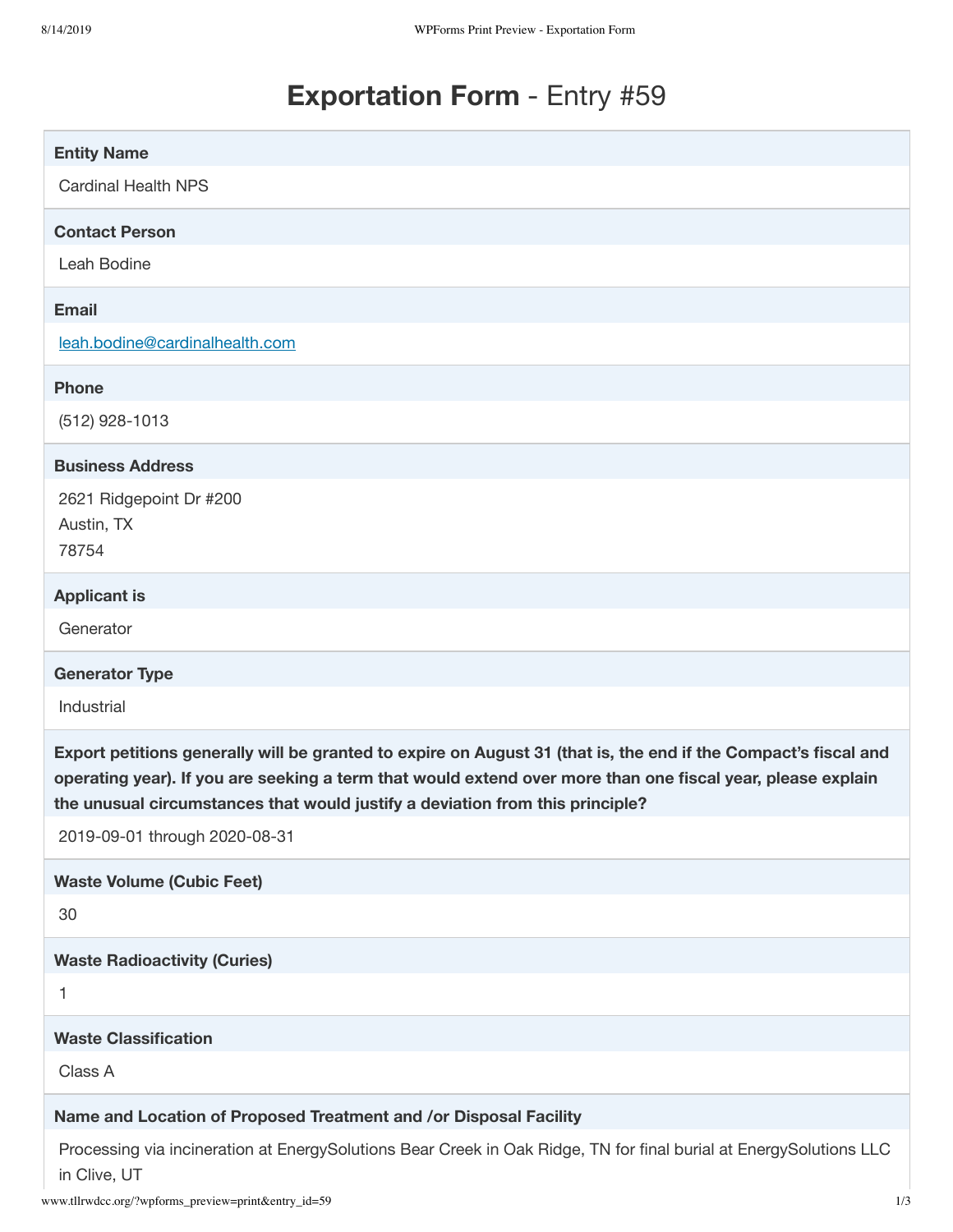#### **Approximate Date of Proposed Exportation (if known)**

September or October 2019

## **Waste Description**

PPE and syringe vials with biological material and/or >1% liquids by volume

#### **Justification for Exportation**

Due to the presence of biological material and liquids in the syringe vials, we are not able to reasonably comply with the Compact Facility treatment, processing, and packaging requirements. As such we are requesting to send the material for incineration to EnergySolutions Bear Creek for processing via incineration (the cheapest market option), and at this time they do not offer TLLRWDCC ash shipments to the Compact Facility.

**Does Applicant have any unresolved violation(s), complaint(s), unpaid fee(s), or past due report(s) with the Texas Low-Level Radioactive Waste Disposal Compact Committee?**

No.

**Does Applicant have any unresolved violation(s), complaint(s), unpaid fee(s), or past due reports associated with radioactive waste receipt, storage, handling, management, processing, or transportation pending with any other regulatory agency with jurisdiction to regulate radioactive material including, without limitation, the Texas Commission on Environmental Quality (TCEQ)?**

No.

#### **Applicant hereby certifies\* the following:**

The information provided herein is complete, accurate, and correct.

The low-level radioactive waste for which this Export Petition is submitted will be packaged and shipped in accordance with applicable state and federal regulations and is acceptable for disposal at the proposed disposal facility.

## If a Broker is submitting this petition on behalf of the Petitioner, the Broker hereby certifies\* the following

The Broker submitting this Export Petition is authorized by the Petitioner to act on behalf of the Petitioner related to this Permit for Exportation of InCompact waste. A copy of written documentation containing such authorization is attached to this Export Petition.

| <b>Name</b>                       |
|-----------------------------------|
| Steven May                        |
| <b>Title</b>                      |
| <b>Vice President</b>             |
| <b>Date</b>                       |
| 08/14/2019                        |
| <b>Other Applicable Documents</b> |